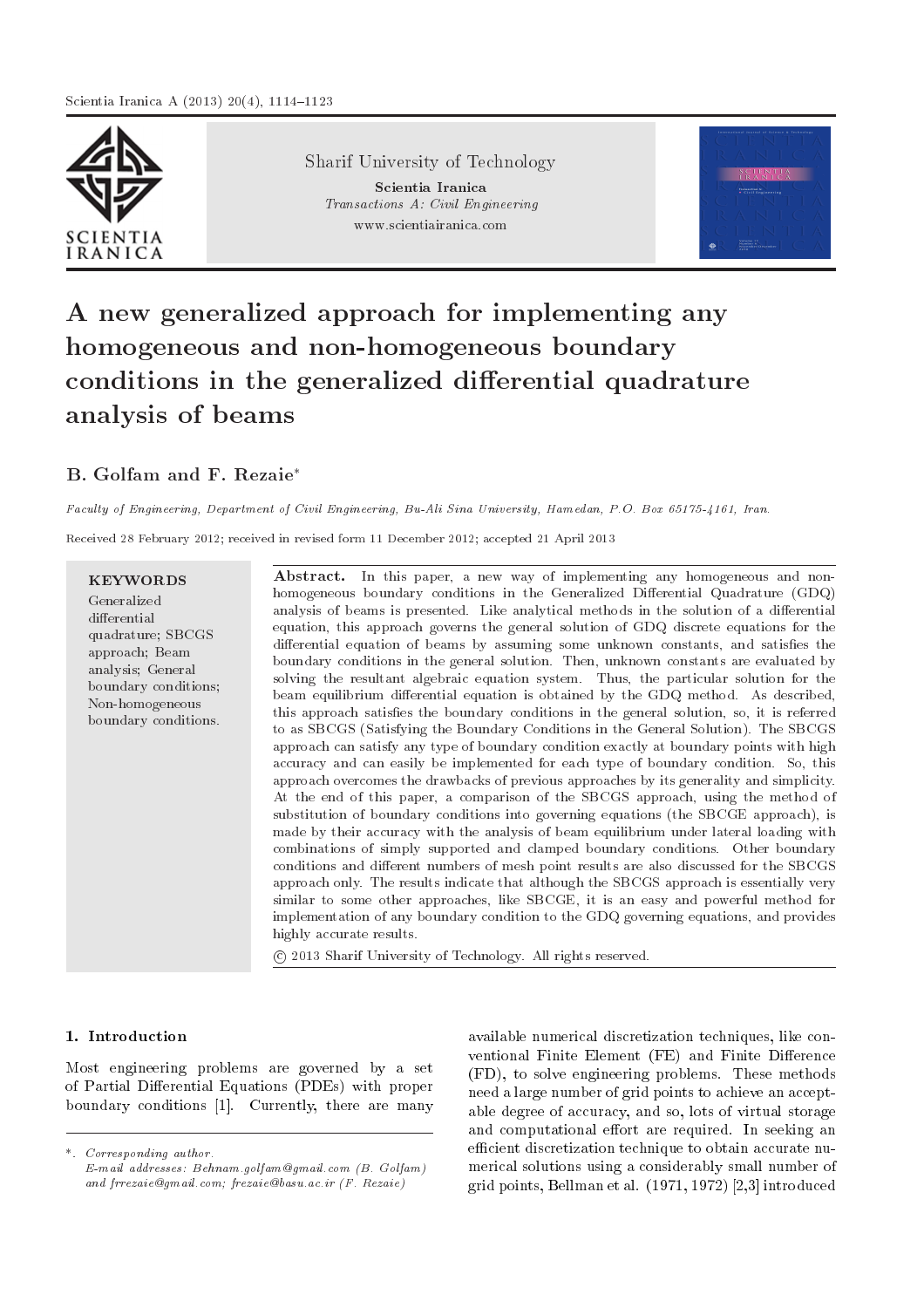the method of Differential Quadrature  $(DQ)$ , where a partial derivative of a function, with respect to a coordinate direction, is expressed as a linear weighted sum of all functional values at all mesh points along that direction [1,4,5]. The basic idea of DQ comes from Gauss quadrature or Integral Quadrature (IQ), which is a simple and useful numerical integration method [1,4]. In order to apply the DQ method to solve PDEs and achieve more accurate results, two extremely important issues show how to determine weighting coefficients and implement boundary conditions.

Bellman et al. (1972) [3] suggested two methods to determine the weighting coefficients of the first order derivative. The first method solves an algebraic equation system, with the drawback that when the order of the algebraic equation system is large, its matrix is ill-conditioned. The second uses a simple algebraic formulation with this restriction; that the coordinates of grid points have to be chosen as the roots of the shifted Legendre polynomial [1]. To overcome the drawbacks of the above methods, Quan and Chang (1989) [6], and Wen and Yu (1993) [7] used Lagrange interpolation polynomials as test functions and then obtained explicit formulations to determine the weighting coefficient for the first and second order derivatives discretization. More generally, Shu and Richards (1990) [8] and Shu (1991) [9] presented the Generalized Differential Quadrature (GDQ) in which all current methods for determination of weighting coefficients are generalized under the analysis of a high order polynomial approximation and the analysis of a linear vector space. In GDQ, the weighting coefficients of the first order derivative are determined by a simple algebraic formulation without any restriction on the choice of grid points, and the weighting coefficients of the second and higher order derivatives are determined by a recurrence relationship [1,5,10]. In recent years, the DQ method has become increasingly popular in numerical solutions of initial and boundary value problems. As described, the DQ method can yield accurate solutions with relatively few grid points [1,11]. The pioneering work for application of the DQ method to the general area of structural mechanics was carried out by Bert et al. [12-14], Wang and Bert [15], and Wang et al. [16,17]. Like some other numerical methods, the GDQ method discretizes the spatial derivates and, therefore, reduces the partial differential equations into a set of algebraic equations [18,19].

A differential equation is undetermined if boundary conditions are not provided, and for their GDQ solution, the boundary conditions have to be implemented appropriately to the resultant algebraic equations. For cases where there is only one boundary condition at each boundary, the implementation is very simple and can be done in a straightforward manner. One just needs to replace the discretized governing equations of GDQ by boundary condition equations at all boundary points. Difficulty, however, arises when applying multi-boundary conditions at each boundary, which could result in difficulties in the numerical implementation of the boundary conditions. For example, to solve fourth-order differential equations, where two boundary conditions are present at each end, Bert et al. (1988) [12], and Jang et al. (1989) [20] proposed the  $\delta$ -technique in which a  $\delta$ -point is introduced apart from the boundary point by a small distance, as an additional boundary point, and the other boundary condition is applied at that point. It is found, however, that solution accuracy may not be assured since  $\delta$  is problem-dependent, and to obtain an accurate numerical solution, the  $\delta$  should be chosen to be very small (possibly no greater than 0.0001l, where l is the length of the beam or the plate) [1,5,21]. Moreover there are some difficulties in applying the multi-boundary conditions accurately at the corner points for two-dimensional problems. There are several approaches available in the literature for implementing multi-boundary conditions. One is the replaced equation approach [22], where, instead of  $\delta$  separation, two DQ equations at the inner grid points are replaced by the second boundary conditions. It is found, however, that solution accuracy may vary, depending on which DQ equations at the inner grid points are replaced by the boundary conditions [23]. Wang and Bert (1993) [15] introduced the Modifying Weighting Coefficient Matrices (MWCM) method. For this approach, only one boundary condition is numerically implemented and the other boundary conditions (derivative conditions) are built into the derivative weighting coefficient matrices. This method is very simple to use, but there are some difficulties in the application of this approach for nonhomogeneous derivate conditions and some limitations in its application to implementation of some combinations of boundary condition, like Clamped-Clamped (C-C) boundary conditions. The other method, introduced by Shu and Du (1997) [5], can be referred to as direct Substitution of Boundary Conditions into discrete Governing Equations (SBCGE) [24]. This method substitutes the boundary conditions directly into the governing equation, and was proposed in order to implement simply supported, clamped conditions and their combinations [18,23].

In this paper, the proposed SBCGS approach will be explained, applied to a variety of beams with different boundary conditions and validated by the accuracy of the result. Also, the general solution for GDQ analysis of beam equilibrium and a particular solution for a cantilever beam will be obtained by the SBCGS method.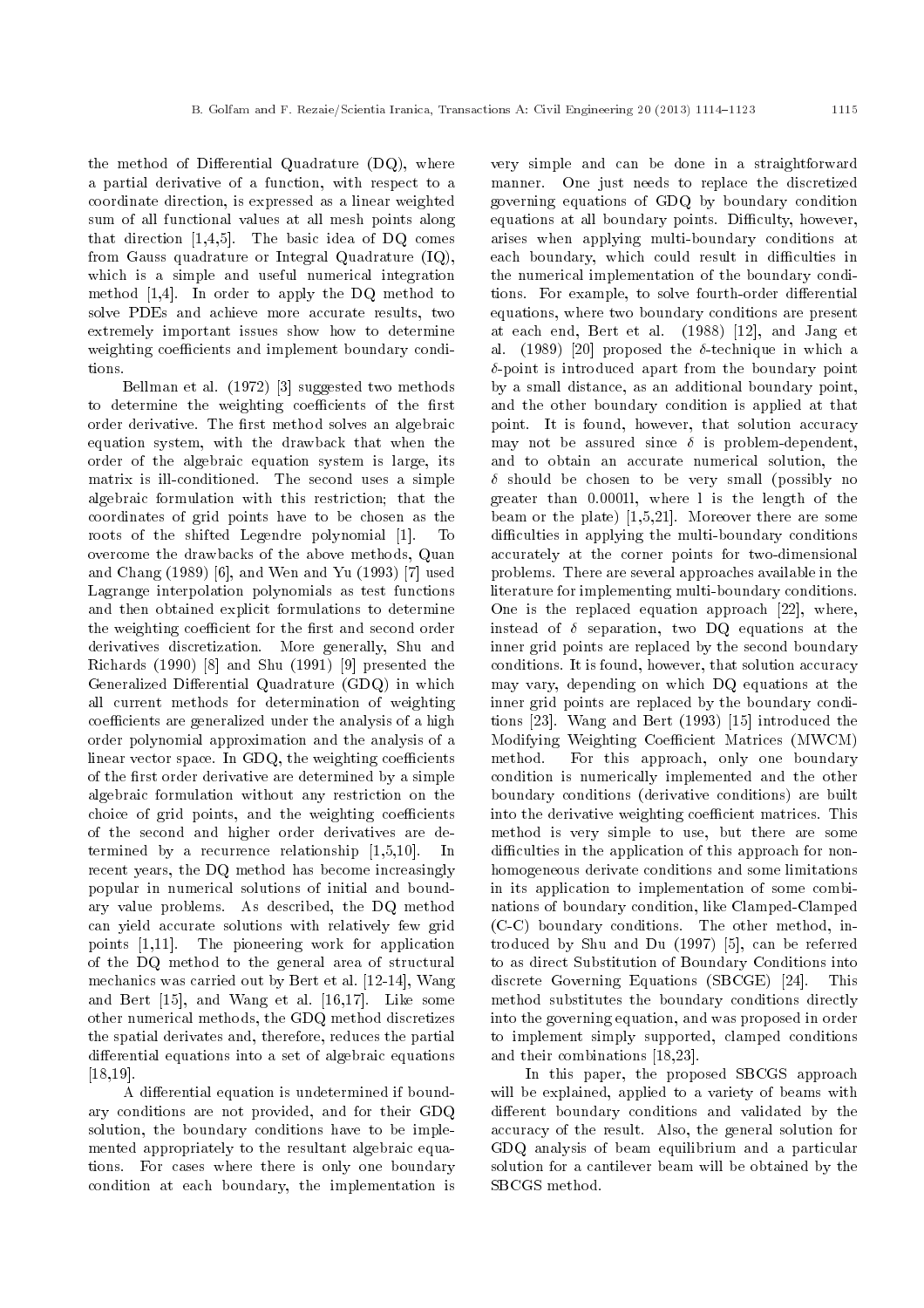#### 2. Generalized differential quadrature

In this section, we shall adopt the GDQ method developed by Shu [1,5,21]. Following the concept of classical integral quadrature, the first-order derivative of a smooth function,  $f(x)$ , with respect to x at  $x_i$ , can be approximated by DQ as:

$$
\frac{df(x_i)}{dx} = \sum_{j=1}^{N} C_{ij}^{(1)} f(x_j),
$$
  
for  $i = 1, 2, 3, \dots, N,$  (1)

where  $N$  is the number of grid points in the whole computational domain and  $C_{ij}^{(1)}$  indicates the weighting coefficients of the first order derivative. Following the same procedure as in discretization of the first order derivate, a recurrence relationship may be developed to calculate the weighting coefficients for higher-order derivatives. For example, the GDQ approximation of the nth-order derivative of a one-dimensional function,  $f(x)$ , with respect to x, is given by [21]:

$$
\frac{d^n f(x_i)}{dx^n} = \sum_{j=1}^N C_{ij}^{(n)} f(x_j),
$$
  
for  $i = 1, 2, 3, \dots, N$ ;  $n = 2, 3, \dots, N - 1,$  (2)

where the weighting coefficients for the first and  $n$ <sup>th-</sup> order derivatives can be computed by Shu's general approach as [21,25]:

$$
\begin{cases}\nC_{ij}^{(1)} = \frac{\prod_{k=1, k\neq i}^{N}(x_i - x_k)}{(x_i - x_j) \cdot \prod_{k=1, k\neq j}^{N}(x_j - x_k)} \\
\text{for} \quad i, j = 1, 2, \cdots, N; \quad j \neq i, \\
C_{ii}^{(1)} = -\sum_{j=1, j\neq i}^{N} C_{ij}^{(1)} \\
\text{for} \quad i = 1, 2, \cdots, N,\n\end{cases} \tag{3}
$$

$$
\begin{cases}\nC_{ij}^{(n)} = n \left[ C_{ij}^{(1)} C_{ii}^{(n-1)} - \frac{C_{ij}^{(n-1)}}{x_i - x_j} \right] \\
\text{for} \quad i, j = 1, 2, \cdots, N; \quad j \neq i; \\
n = 2, 3, \cdots, N - 1, \\
C_{ii}^{(n)} = - \sum_{j=1, j \neq i}^{N} C_{ij}^{(n)} \\
\text{for} \quad i = 1, 2, \cdots, N; \\
n = 2, 3, \cdots, N - 1.\n\end{cases} (4)
$$

It is noted that in multi-dimensional cases, it has been shown [1,5] that each direction can be treated using the same method as in the one-dimensional case.

#### 3. Explanation of the SBCGS approach

To compute the nth-order derivative of a known smooth function, the GDQ method can be easily applied and written in the form of a matrix equation by discretization of its domain and calculation of the weighting coefficients matrix. For example, for a onedimensional function,  $y$ , the procedure is as follows:

or:

 $\int d^n y$  $dx^n$ -1

 $N \times 1$ 

 $=$  $[C^{(n)}]$ 

$$
\left\{y^{(n)}\right\} = \left[C^{(n)}\right] \{y\},\tag{5}
$$

 $N\times N$   $\{y\}_{N\times 1}$ ,

where N, n and  $[C^{(n)}]$  indicate the number of grid points, the order of the derivative and the weighting  $coefficients$  of the *n*th-order derivative, respectively. Also,  $\{y\}$  and  $\{y^{(n)}\}$  are the discretized functional values and their nth-order derivative values in the form of column matrices.

But, in cases where  $\{y\}$  is undetermined and  $\{y^{(n)}\}$  is determined in the above equation (a differential equation), direct application of the above matrix form is impossible because the determinant of the weighting coefficients matrix,  $[C^{(n)}]$ , is zero and its inverse does not exist. This is because a very important property of the weighting coefficient matrices implies that the rank of the weighting coefficient matrix for the *n*th-order derivative,  $[C^{(n)}]$ , is  $(N - n)$ . According to this property, the DQ approximation should only be applied at  $(N-n)$  grid points. Otherwise, the resulting discretization matrix will be singular. This is a very interesting result, which is in good agreement with the well-post problem (the number of equations is equal to the number of unknowns, because the nth-order differential equation also requires  $n$  initial or boundary conditions, which provide  $n$  equations) [1].

Note that in the present paper, A, B, C and D indicate the weighting coefficients of 1st, 2nd, 3rd and 4th-order derivatives, respectively.

As a simple instance:

$$
\frac{dy}{dx} = f,
$$

where:

 $0 \le x \ge L$ , and  $y(0) = \alpha$ .

Here:

 $(f)$  is a known function,

 $(y)$  is an unknown function,  $(6)$ 

$$
\frac{dy}{dx} = f \Rightarrow [A] \{y\} = \{f\},\
$$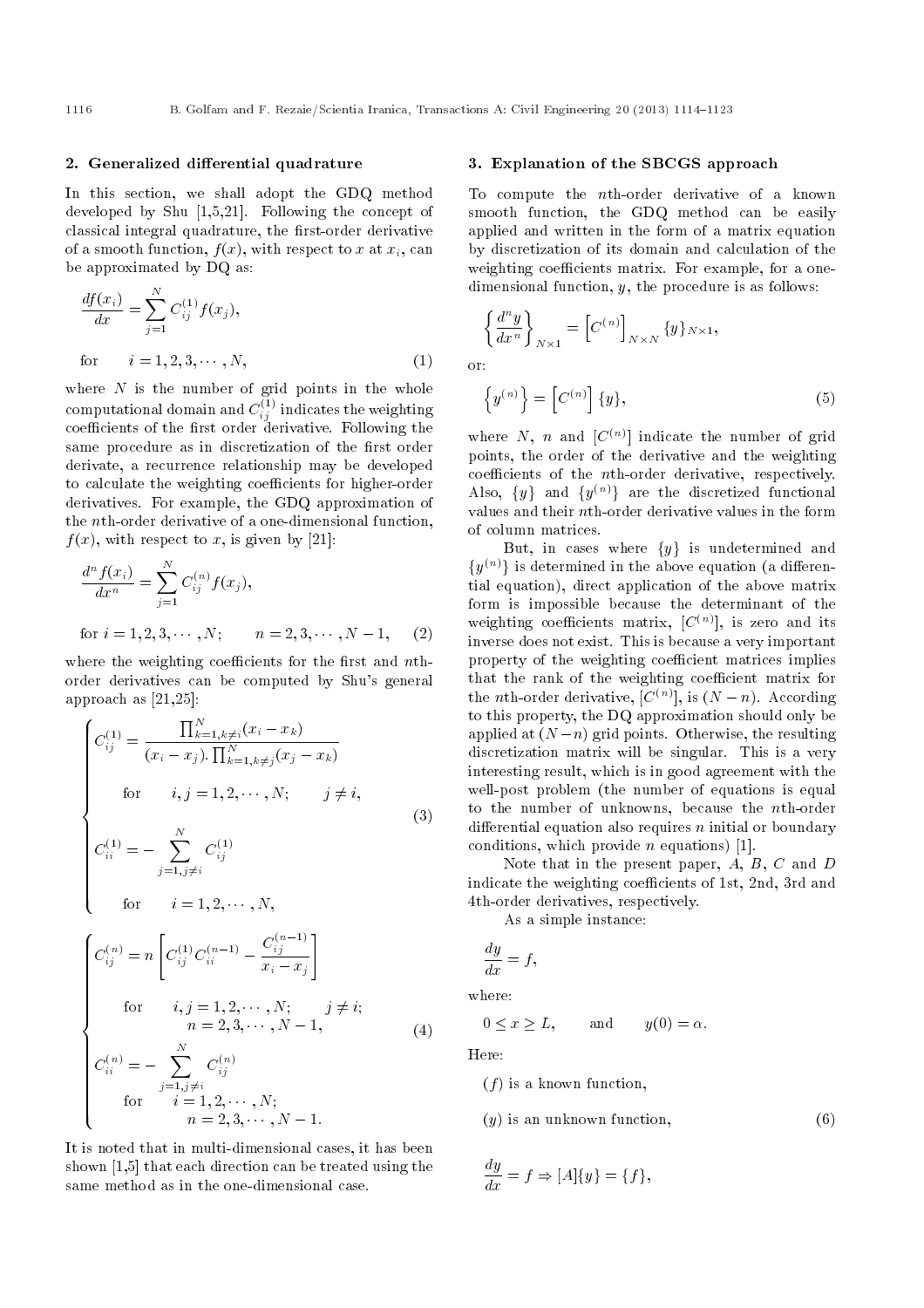or:

$$
[A] \begin{Bmatrix} y_1 \\ y_2 \\ \vdots \\ y_N \end{Bmatrix} = \begin{Bmatrix} f_1 \\ f_2 \\ \vdots \\ f_N \end{Bmatrix},
$$

Rank of  $[A] = (N - 1)$  so  $[A]^{-1}$ : Does not exist. (7)

The SBCGS approach overcomes this drawback by deriving  $n$  rows and their rival columns out of  $[C^{(n)}]$ and, thereupon, converts it to a full-rank matrix, whose inverse does exist. For this purpose, it supposes that the functional values at  $n$  points are known and are indicated by some constants (it is better to select boundary points for this purpose). Thus,  $n$  equations must be eliminated, and to change the coefficients matrix to square form, it derives the rival columns of those  $n$  rows and transfers them to the other side of the equation. For example, in Eq.  $(6)$ , which is a first-order differential equation discretized by GDQ and written in the matrix form as Eq. (7), the procedure is as follows:

$$
[A]{y} = {f},
$$

or:

$$
[A] \begin{Bmatrix} y_1 \\ y_2 \\ y_3 \\ \vdots \\ y_N \end{Bmatrix} = \begin{Bmatrix} f_1 \\ f_2 \\ f_3 \\ \vdots \\ f_N \end{Bmatrix}.
$$

Supposing:  $y_1 = c_1$ :

$$
[A] \begin{Bmatrix} c_1 \\ y_2 \\ y_3 \\ \vdots \\ y_N \end{Bmatrix} = \begin{Bmatrix} f_1 \\ f_2 \\ f_3 \\ \vdots \\ f_N \end{Bmatrix}, \qquad (8)
$$

Elimination of the extra equation:

$$
\begin{bmatrix}\n- & - & - & \cdots & - \\
a_{21} & a_{22} & a_{23} & \cdots & a_{2N} \\
a_{31} & a_{32} & a_{33} & \cdots & a_{3N} \\
\vdots & \vdots & \ddots & \vdots \\
a_{N1} & a_{N2} & a_{N3} & \cdots & a_{NN}\n\end{bmatrix}\n\begin{bmatrix}\nc_1 \\
y_2 \\
y_3 \\
\vdots \\
y_N\n\end{bmatrix}\n=\n\begin{bmatrix}\n- \\
f_2 \\
f_3 \\
\vdots \\
f_N\n\end{bmatrix}.\n(9)
$$

Deriving out the rival column:

| $\boldsymbol{a}_{22}$<br>$a_{32}$<br>$a_{N2}$ | $a_{23}$<br>$a_{33}$<br>$\bullet$<br>$a_{N3}$ | $\begin{pmatrix}\n\cdots & - \\ \cdots & a_{2N} \\ \cdots & a_{3N} \\ \cdots & \cdots \\ \cdots & a_{NN}\n\end{pmatrix}\n\begin{pmatrix}\n\cdots \\ y_2 \\ y_3 \\ \vdots \\ y_N\n\end{pmatrix}\n=\n\begin{pmatrix}\n\cdots \\ f_2 \\ f_3 \\ \vdots \\ f_N\n\end{pmatrix}$ |                                                                                      |
|-----------------------------------------------|-----------------------------------------------|---------------------------------------------------------------------------------------------------------------------------------------------------------------------------------------------------------------------------------------------------------------------------|--------------------------------------------------------------------------------------|
|                                               |                                               |                                                                                                                                                                                                                                                                           | $-c_1$ $\begin{pmatrix} - \\ a_{21} \\ a_{31} \\ \vdots \end{pmatrix}$ ,<br>$a_{N1}$ |

or:

$$
\left[\left|\overline{A}\right]\left\{\overline{y}\right\} = \left\{\overline{f}\right\} - c_1 \left\{\overline{A}_1\right\}.
$$
\n(10)

It is noted that for simplicity in formulation throughout this paper, the elimination of a row or column in a matrix has been indicated by dashed rows or dashed columns, respectively. For example,  $\left[\overline{A}\right]$  is matrix  $[A],$ whose first row and first column are eliminated. Also,  ${A_k}$  and  ${A_k}$  indicate the kth column and kth row of matrix  $[A]$ .

Now, by multiplying the inverse of the coefficients matrix to both sides of the equation and returning the eliminated constant to their places in the achieved solution, the general solution of the differential equation will be governed (like Eq.  $(11)$ , which is the general solution for Eq. (7)). Note that this solution is not the final and particular one, because it includes  $n$ unknown constants that must be evaluated by  $n$  initial or boundary conditions. So, it is referred to as the general solution of the differential equation.

$$
\{\overline{y}\}_{(N-1)\times 1} = [\overline{A}]^{-1} \{ \{\overline{f}\} - c_1 \{\overline{A}_1\} \}.
$$

Returning the unknown constant to its place:

$$
\{y\}_{N\times 1} = \left\{ \frac{c_1}{\{\overline{y}\}} \right\} : \text{ General solution.} \tag{11}
$$

Finally, by implementing the discretized boundary condition equations exactly at the boundary points to the general solution, particular solution of the differential equation will be obtained, which satisfies both discretized differential and boundary condition equations (like Eq. (12), which governs the particular solution for Eq. (7)).

 $\}$ ,

Eq. (1) 
$$
\Rightarrow
$$
 BC. :  $y(0) = \alpha$ .

Discretization:

$$
y_1 = \alpha.
$$
  
Eq. (11)  

$$
c_1 = \alpha \Rightarrow \{y\} = \begin{cases} \alpha \\ \{\overline{y}\}\end{cases}
$$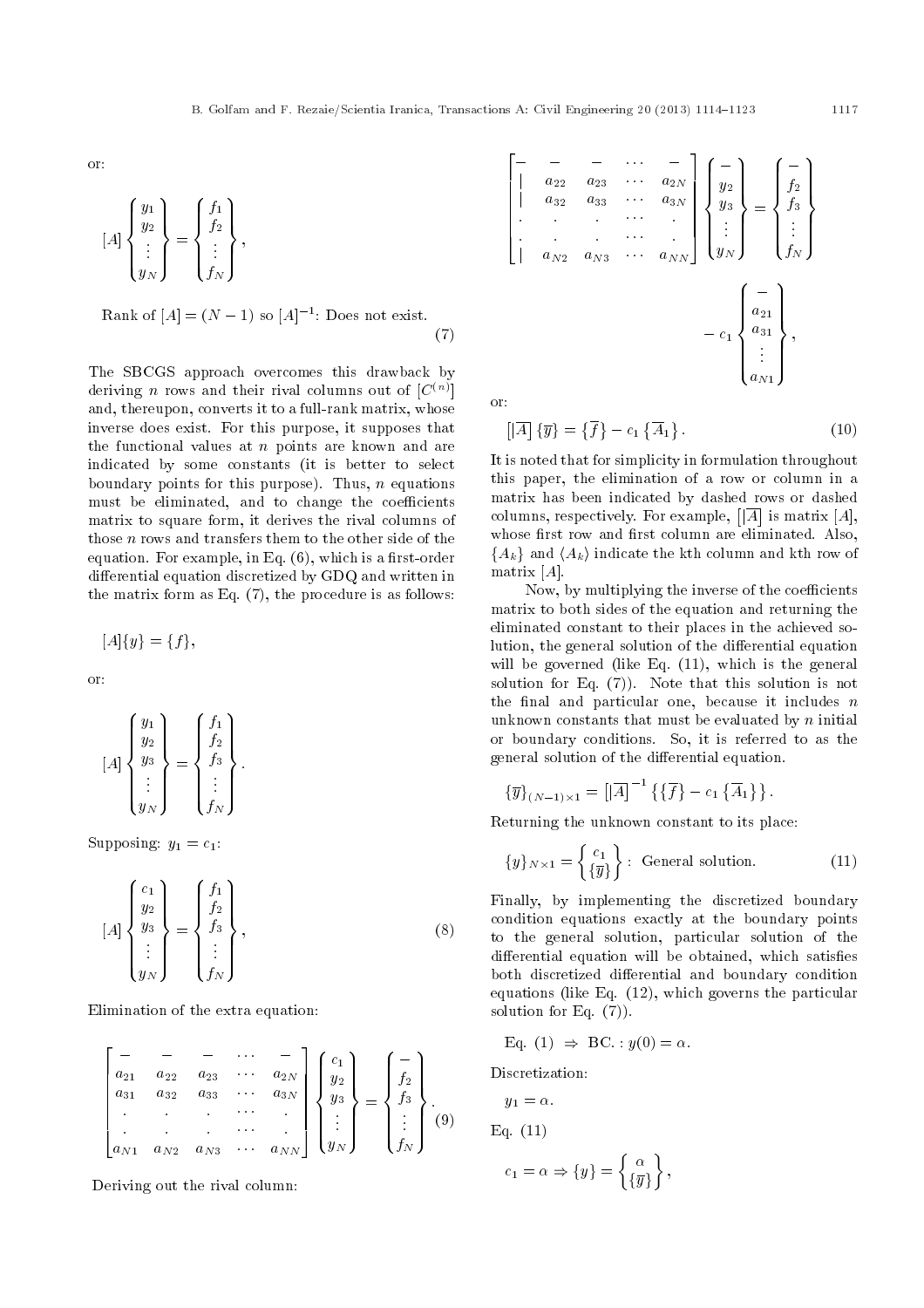where:

$$
\{\overline{y}\} = \left[\left|\overline{A}\right|^{-1} \left\{\left\{\overline{f}\right\} - \alpha \left\{\overline{A}_1\right\}\right\} : \text{ Particular solution.} \right]
$$
\n(12)

Note that this methodology of solution is general for any type of linear differential equation and boundary condition and there is no difference in the procedure of using this approach to solve them. Also, it is very important to know that choosing the unknown constants at each point except from those of the boundary (choosing from inner points), does not mean that implementation of boundary conditions is out of the boundary points, because this part of the operation is done to govern the general solution and implementation of boundary conditions will be done, finally, exactly at the boundary points. It does, however, provide more accurate results to choose unknown constants from the boundary points and extra ones from boundary adjacent points (for cases in which the order of the differential equation is more than two, because the number of boundary points in each direction is two).

### 4. Discretization of equations by GDQ

In this section, the GDQ method is applied to discrete the differential equation of a Euler-Bernoulli beam under lateral loading with various boundary conditions, which is governed by the following fourth-order differential equation:

$$
\frac{d^4y}{dx^4} = \frac{f(x)}{\text{EI}}, \qquad 0 < x > L,
$$

or:

$$
\frac{d^4y}{dx^4} = q(x), \qquad 0 < x > L,
$$

where:

$$
q(x) = \frac{f(x)}{\mathrm{EI}},\tag{13}
$$

where EI is the flexural rigidity of the beam,  $f(x)$  is the lateral distributed load, and  $L$  is the length of the beam. Eq.  $(13)$  is a 4th order ordinary differential equation, which requires four boundary conditions to be a well-posed problem. These can be given by specifying two boundary conditions at the end,  $x = 0$ , and the other two at the end,  $x = L$ . In this paper, the following four non-homogeneous types of boundary condition are considered:

At  $x = 0$  or  $x = L$ 

Simply Supported end (SS):

$$
y = \alpha_1
$$
, and  $M = -EI \frac{d^2 y}{dx^2} = \alpha_2$ , (14)

where  $\alpha_1$  and  $\alpha_2$  are non-zero displacement and nonzero concentrated moment, respectively. Clamped end (C):

$$
y = \beta_1
$$
, and  $\theta = \frac{dy}{dx} = \beta_2$ , (15)

where  $\beta_1$  and  $\beta_2$  are non-zero displacement and nonzero slope, respectively.

Free end (F):

$$
V = -\mathrm{EI}\frac{d^3y}{dx^3} = \gamma_1, \quad \text{and} \quad M = -\mathrm{EI}\frac{d^2y}{dx^2} = \gamma_2,
$$
 (16)

where  $\gamma_1$  and  $\gamma_2$  are non-zero concentrated load and non-zero concentrated moment, respectively.

Guided end (G) (or sliding support which can freely slide perpendicular to the beam direction):

$$
V = -\mathrm{EI}\frac{d^3y}{dx^3} = \delta_1, \quad \text{and} \quad \theta = \frac{dy}{dx} = \delta_2, \quad (17)
$$

where  $\delta_1$  and  $\delta_2$  are non-zero concentrated load and non-zero slope, respectively.

Note that these boundary conditions are homogeneous when the constants defined in the above equations are zero.

For numerical computation, the continuous solution is approximated by the function values at discrete points. Now, the computational domain,  $0 < x > L$ , is divided by  $(N - 1)$  intervals with coordinates of grid points as  $x_1, x_2, \cdots, x_N$ . With these coordinates of the grid points, the GDQ method can be applied to compute the weighting coefficient through Eqs. (3) and (4). Then, by applying the GDQ method to discrete the spatial derivatives, Eq. (13) yields:

$$
\sum_{j=1}^{N} C_{ij}^{(4)} y_j = q_i,
$$
\n(18)

where  $C^{(4)}_{ij}, \ \ i,j \ \ = \ \ 1,2,\cdots,N, \ \ \mathrm{are \ \ the \ \ weighting}$ coefficients of the 4th-order derivative, and  $y_i$  and  $q_i$ are the values of  $y(x)$  and  $q(x)$  at the grid points,  $x_i$ . Similarly, the derivatives in the boundary conditions can be discretized by the GDQ method. As a result, the numerical boundary conditions can be written as: Simply Supported end (SS):

for the end of  $x = 0$ :

$$
y_1 = \alpha_1
$$
, and  $M_1 = -\mathbf{E}\mathbf{I}_1 \sum_{j=1}^N C_{1j}^{(2)} y_j = \alpha_2$ ,

for the end of  $x = L$ :

$$
y_N = \alpha_3
$$
, and  $M_N = -EI_N \sum_{j=1}^N C_{Nj}^{(2)} y_j = \alpha_4$ . (19)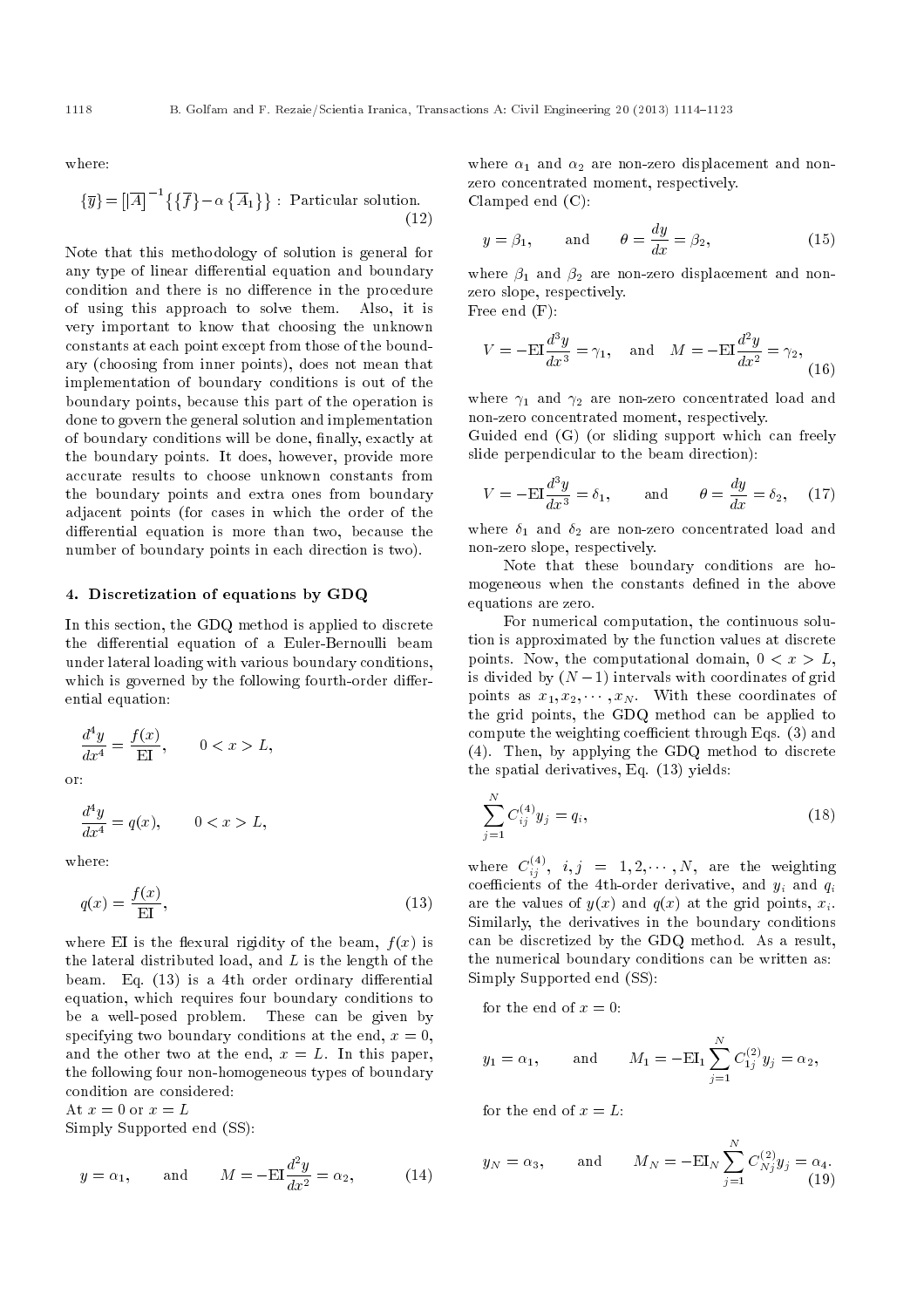Clamped end (C):

for the end of  $x = 0$ :

$$
y_1 = \beta_1
$$
, and  $\theta_1 = \sum_{j=1}^N C_{1j}^{(1)} y_j = \beta_2$ ,

for the end of  $x = L$ :

$$
y_N = \beta_3
$$
, and  $\theta_N = \sum_{j=1}^N C_{Nj}^{(1)} y_j = \beta_4$ . (20)

Free end (F):

for the end of  $x = 0$ :

$$
V_1 = -\mathbf{E}\mathbf{I}_1 \sum_{j=1}^N C_{1j}^{(3)} y_j = \gamma_1,
$$
  

$$
M_1 = -\mathbf{E}\mathbf{I}_1 \sum_{j=1}^N C_{1j}^{(2)} y_j = \gamma_2,
$$

for the end of  $x = L$ :

$$
V_N = -EI_N \sum_{j=1}^{N} C_{Nj}^{(3)} y_j = \gamma_3,
$$
  

$$
M_N = -EI_N \sum_{j=1}^{N} C_{Nj}^{(2)} y_j = \gamma_4.
$$
 (21)

Guided end (G):

for the end of  $x = 0$ :

$$
V_1 = -EL_1 \sum_{j=1}^{N} C_{1j}^{(3)} y_j = \delta_1,
$$
  

$$
\theta_1 = \sum_{j=1}^{N} C_{1j}^{(1)} y_j = \delta_2,
$$

for the end of  $x = L$ :

$$
V_N = -EI_N \sum_{j=1}^N C_{N_j}^{(3)} y_j = \delta_3,
$$
  

$$
\theta_N = \sum_{j=1}^N C_{N_j}^{(1)} y_j = \delta_4,
$$
 (22)

where  $EI_1, EI_2, \cdots, EI_N$  are constant and equal to the flexural rigidity of beam (EI)

# 5. Governing the general solution of the Bernoulli-beam by the SBCGS approach

In the present section, the SBCGS approach will be used to obtain the general solution of Eq. (18). Then, an explicit formulation will be governed as the general solution for the GDQ analysis of the Bernoulli-beam. Finally, any boundary conditions can be implemented easily by satisfying them into the general solution, and, so, the particular solution will be obtained in the next section.

Eq. (18) can be written in matrix form as follows:

$$
[D]{y} = {q}. \t(23)
$$

As described in Section 3, the rank of matrix D is  $(N-4)$ , so, we need to suppose four unknown constants in the solution progress. Now, in order to apply the SBCGS approach to Eq. (23), all the steps described in Section 3 are followed exactly: Supposing:

$$
y_1=c_1, \qquad y_2=c_2,
$$

$$
y_{N-1} = c_3
$$
,  $y_N = c_4$ ,

$$
[D] \begin{Bmatrix} c_1 \\ c_2 \\ y_3 \\ \vdots \\ c_3 \\ c_4 \end{Bmatrix} = \begin{Bmatrix} q_1 \\ q_2 \\ q_3 \\ \vdots \\ q_N - 1 \\ q_N \end{Bmatrix} .
$$
 (24)

Elimination of the extra equations:

$$
\begin{bmatrix} \boxed{2} \\ \boxed{2} \\ \boxed{3} \\ \vdots \\ \boxed{c_3} \\ c_4 \end{bmatrix} = \begin{Bmatrix} - \\ - \\ - \\ 1 \\ \vdots \\ - \end{Bmatrix}.
$$
 (25)

Deriving out the rival columns:

$$
\left[\|\overline{\underline{\underline{D}}}||\right] \left\{\overline{\underline{\underline{y}}}\right\} = \left\{\overline{\underline{\underline{q}}}\right\} - c_1 \left\{\overline{\underline{\underline{D}}}_1\right\} - c_2 \left\{\overline{\underline{\underline{D}}}_2\right\}
$$

$$
- c_3 \left\{\overline{\underline{\underline{D}}}_{N-1}\right\} - c_4 \left\{\overline{\underline{\underline{D}}}_{N}\right\}.
$$
 (26)

Multiplying the inverse of coefficient matrix:

$$
\left\{\frac{\overline{y}}{\underline{y}}\right\}_{(N-4)\times 1} = \left[\|\underline{\overline{\underline{D}}}\|\right]^{-1} \left\{\left\{\frac{\overline{y}}{\underline{z}}\right\} - c_1 \left\{\underline{\overline{\underline{D}}}_1\right\} - c_2 \left\{\underline{\overline{\underline{D}}}_2\right\} - c_3 \left\{\underline{\overline{\underline{D}}}_{N-1}\right\} - c_4 \left\{\underline{\overline{\underline{D}}}_{N}\right\}\right\}.
$$
\n(27)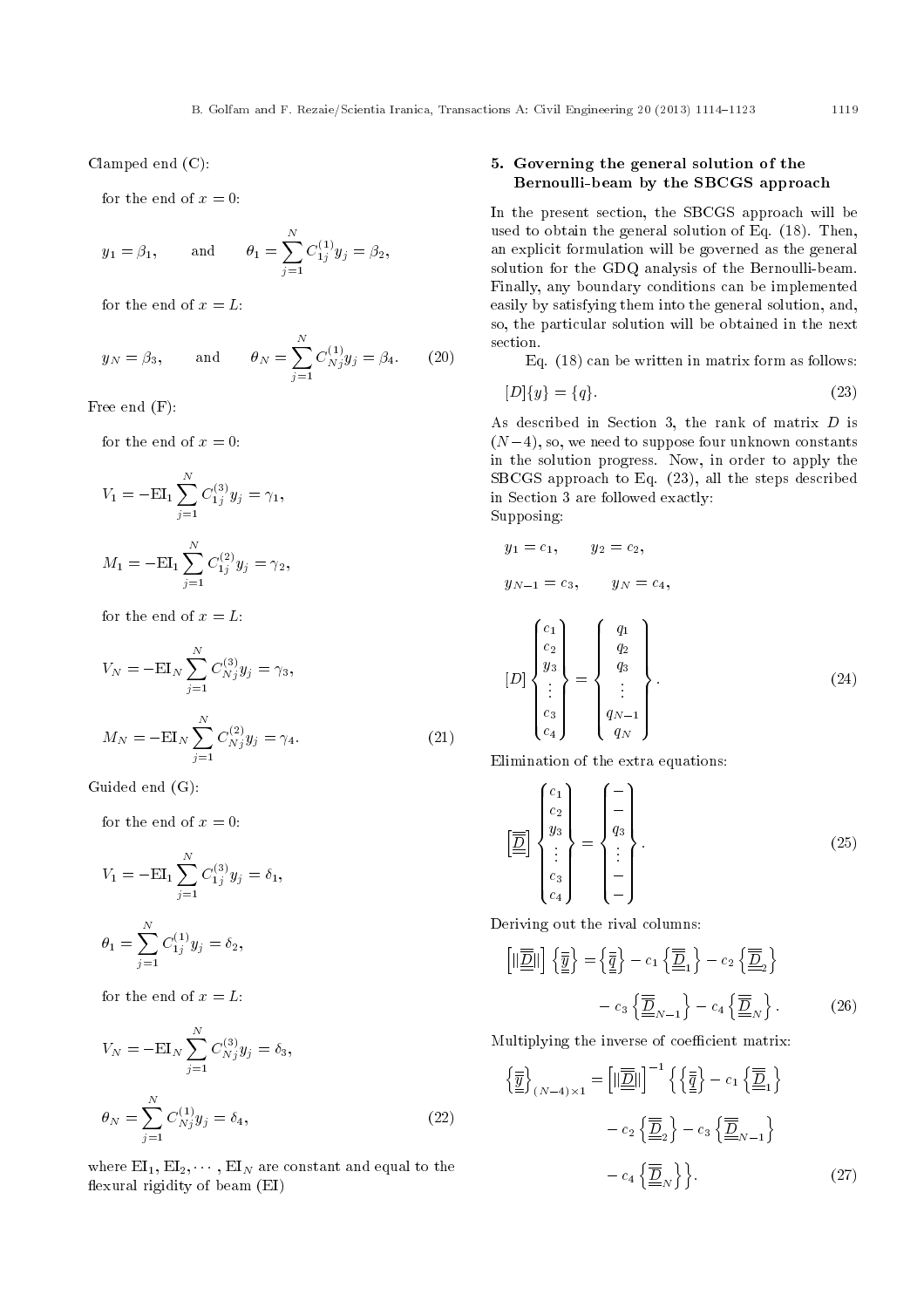Returning the unknown constants to their places:

$$
\{y\}_{N\times 1} = \begin{Bmatrix} c_1 \\ c_2 \\ \left\{ \frac{\overline{y}}{\underline{y}} \right\} \\ c_3 \\ c_4 \end{Bmatrix}.
$$
 General solution. (28)

For more simplication and to obtain an explicit and usable formulation for the general solution, it can be written in separated matrix form as below:

$$
\{y\}_{N\times 1} = \{Q\}_{N\times 1} + [T]_{N\times 4} \{S\}_{4\times 1},\tag{29}
$$

where:

$$
[T]_{N\times 4}=[\{T_1\},\{T_2\},\{T_3\},\{T_4\}],
$$

and:

$$
\begin{aligned}\n\{Q\}_{N\times 1} &= \begin{Bmatrix} 0 \\ 0 \\ 0 \\ 0 \\ 0 \end{Bmatrix}, \\
\{T_1\}_{N\times 1} &= \begin{Bmatrix} 0 \\ 0 \\ 0 \\ 0 \\ 0 \end{Bmatrix}^{-1} \left\{ \frac{1}{\underline{\underline{D}}} \right\}, \\
\{T_2\}_{N\times 1} &= \begin{Bmatrix} 1 \\ 0 \\ -\left[ \|\frac{1}{\underline{\underline{D}}} \|\right]^{-1} \left\{ \frac{1}{\underline{\underline{D}}} \right\} \\ 0 \\ 0 \\ 0 \end{Bmatrix}, \\
\{T_3\}_{N\times 1} &= \begin{Bmatrix} 0 \\ 0 \\ -\left[ \|\frac{1}{\underline{\underline{D}}} \|\right]^{-1} \left\{ \frac{1}{\underline{\underline{D}}} \right\} \\ 0 \\ 1 \\ 0 \\ 0 \end{Bmatrix}, \\
\{T_4\}_{N\times 1} &= \begin{Bmatrix} 0 \\ 0 \\ -\left[ \|\frac{1}{\underline{\underline{D}}} \|\right]^{-1} \left\{ \frac{1}{\underline{\underline{D}}} \right\} \\ 0 \\ 0 \\ 1 \end{Bmatrix}, \\
\{S\}_{4\times 1} &= \begin{Bmatrix} c_1 \\ c_2 \\ c_3 \\ c_4 \end{Bmatrix}.\n\end{aligned}
$$

So, the general solution of the Bernoulli-beam is governed with an explicit and simple formulation as below:

$$
\{y\} = \{Q\} + [T]\{S\}.
$$
\n(30)

Now, we can easily implement the homogeneous and non-homogeneous boundary conditions exactly at the boundary points by satisfying them into the general solution in Eq. (30). Then, by solving the resulting algebraic equation system, the unknown constants will be evaluated. Finally, the particular solution of each boundary condition will be obtained by substituting the value of unknown constants back into the general solution of Eq. (30).

# 6. Implementation of boundary conditions and obtaining particular solutions

There is no difference as to which different boundary condition is implemented, because the procedures for implementation of all of them are the same as in the present method. In this section, we will govern the particular solution for a cantilever beam as an example, and the other conditions can be implemented as the same procedure.

For a cantilever beam, the non-homogeneous boundary conditions are:

$$
\begin{cases}\n\text{Clamped at } x = 0: \\
y_1 = \beta_1, \qquad \theta_1 = \sum_{j=1}^N C_{1j}^{(1)} y_j = \beta_2 \\
\text{Free at } x = L: \\
V_N = -\text{EI}_N \sum_{j=1}^N C_{Nj}^{(3)} y_j = \gamma_1 \\
M_N = -\text{EI}_N \sum_{j=1}^N C_{Nj}^{(2)} y_j = \gamma_2\n\end{cases}
$$
\n(31)

where  $\beta_1$ ,  $\beta_2$ ,  $\gamma_1$  and  $\gamma_2$  indicate the deflection at  $x=0$ , the slope at  $x = 0$ , the concentrated lateral load at  $x =$ L and the concentrated moment at  $x = L$ , respectively.

By writing these four equations for boundary conditions in matrix form, we have:

$$
\begin{cases}\ny_1 = \beta_1 \\
\langle A_1 \rangle \{y\} = \beta_2 \\
\langle C_N \rangle \{y\} = -\frac{\gamma_1}{\operatorname{EI}_N} \\
\langle B_N \rangle \{y\} = -\frac{\gamma_2}{\operatorname{EI}_N}\n\end{cases}
$$
\n(32)

Note that  $\{A_k\}$  and  $\langle A_k \rangle$  indicate the kth column and kth row of matrix A.

By substituting these four equations into Eq. (30), an algebraic equation system consisting of four equations will be obtained that provides the value of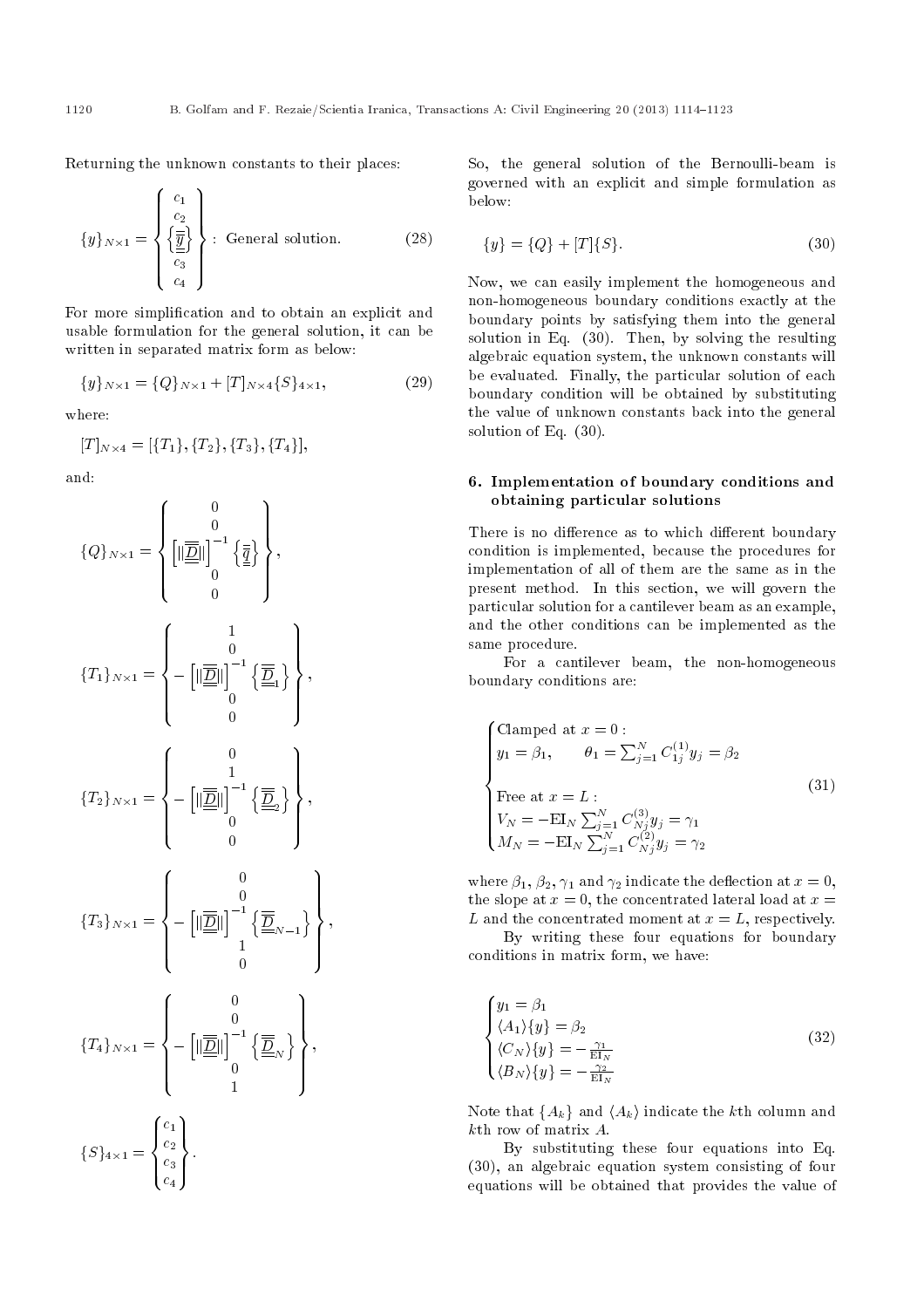four unknown constants in matrix  $S$ :

$$
\begin{cases}\n\begin{aligned}\n\beta_1 \\
\beta_2 \\
-\frac{\gamma_1}{\text{EI}_N} \\
-\frac{\gamma_2}{\text{EI}_N}\n\end{aligned}\n\end{cases} = \begin{cases}\nQ_1 \\
\langle A_1 \rangle \{Q\} \\
\langle C_N \rangle \{Q\} \\
\langle B_N \rangle \{Q\}\n\end{cases} \n_{4 \times 1}\n+\n\begin{bmatrix}\n\langle T_1 \rangle \\
\langle A_1 \rangle [T] \\
\langle B_N \rangle [T]\n\end{bmatrix} \n_{4 \times 4}\n\\
S_{4 \times 1} \Rightarrow \{S\}\n=\n\begin{bmatrix}\n\langle T_1 \rangle \\
\langle A_1 \rangle [T] \\
\langle C_N \rangle [T]\n\end{bmatrix}^{-1} \n\begin{bmatrix}\n\beta_1 \\
\beta_2 \\
\langle A_1 \rangle \{Q\} \\
\langle C_N \rangle [T]\n\end{bmatrix} - \begin{bmatrix}\nQ_1 \\
\langle A_1 \rangle \{Q\} \\
\langle C_N \rangle \{Q\} \\
\langle B_N \rangle [T]\n\end{bmatrix} . \n(33)
$$

Last, by substituting matrix  $S$  into the general solution in Eq. (30), the particular solution for a cantilever beam with non-homogeneous boundary conditions will be governed in Eq. (33).

It is noted that the general solution is the same for each boundary condition, but matrix S and its resultant particular solution differs for each one of the boundary conditions. Here, we provide the particular solution for a cantilever beam with non-homogeneous boundary conditions as an example, and the particular solution of other types of boundary condition can be obtained in a similar procedure. Note that for the purpose of using the proposed formulations, we need just to calculate the following matrices:  $A, B, C, T$ and  $Q$ , where  $A$ ,  $B$  and  $C$  are the weighting coefficient matrices. So, just two matrices  $(T \text{ and } Q)$  are new in the formulations, which can easily be derived from other existing matrices.

### 7. Results and discussion

In this paper, the proposed SBCGS method is applied to the GDQ analysis of a Bernoulli-beam with a variety of boundary conditions. The analytical solutions for the Bernoulli-beam equation will be used to validate this approach, and a comparison will be made between SBCGS and SBCGE for the accuracy of their results, in any combination of simply supported and clamped boundary conditions. For this aim, a Bernoulli-beam with constant flexural rigidity is subjected under a uniform lateral load per unit of length with different boundary conditions. The coordinates of grid points are chosen as Chebyshev-Gauss-Lobatto points [24,26]:

$$
X_i = \frac{L}{2} \left[ 1 - \cos \left( \frac{i-1}{N-1} \pi \right) \right], \qquad i = 1, 2, \cdots, N. \tag{34}
$$

The results are presented in Table 1. It shows the accuracy of this approach for a variety of boundary conditions with only nine grid points. The accuracy of the SBCGE method results is also illustrated.

Table 1 indicates that SBCGS is a general approach to implementing any boundary condition, and its accuracy is in the range of other accurate methods like SBCGE, because it satisfies boundary conditions exactly at boundary points. So, SBCGS agrees very well with analytical results and makes a very inconsiderable percentage of error. Also, virtual storage, running time and computational effort were in acceptable ranges in comparison with other methods. The error percent between SBCGS (or SBCGE) results and exact analytical results  $(Err \%)$  in Table 1 is defined as:

Err.  $\%$  = relative diff. with exact result  $\%$ 

$$
= 100 \times \left| \frac{\text{SBCGS (or SBCGE) result}}{\text{exact analytical result}} \right|_{(35)}
$$

Note that error percentage values presented in Table 1 for each boundary condition are the maximum value in the whole domain of that case.

Table 2 shows that GDQ analysis of a cantilever beam using the SBCGS method provides very good results with a low number of mesh points for each type of Chebyshev or uniform grid spacing. It also indicates that Chebyshev grid spacing provides more accurate results than a uniform one. However, by increasing the number of mesh points, the accuracy of the SBCGS method decreases, due to an increase in the amount of computational effort.

Table 1. Err.% for two approach results (SBCGS and SBCGE) in the GDQ analysis of Bernouli-beam with different boundary conditions  $(N = 9)$ .

|         |                                                                                                                                                        | BCs. |  |                         |  |  |  |
|---------|--------------------------------------------------------------------------------------------------------------------------------------------------------|------|--|-------------------------|--|--|--|
|         |                                                                                                                                                        |      |  | S-S C-C S-C G-C F-C G-S |  |  |  |
| Error % | <b>SBCGS</b> $\langle 5E12 \rangle$ $\langle 9E13 \rangle$ $\langle 5E13 \rangle$ $\langle 2E11 \rangle$ $\langle 2E19 \rangle$ $\langle 1E10 \rangle$ |      |  |                         |  |  |  |
|         | <b>SBCGE</b> $\langle 5E12 \rangle$ $\langle 5E13 \rangle$ $\langle 6E12 \rangle$ -                                                                    |      |  |                         |  |  |  |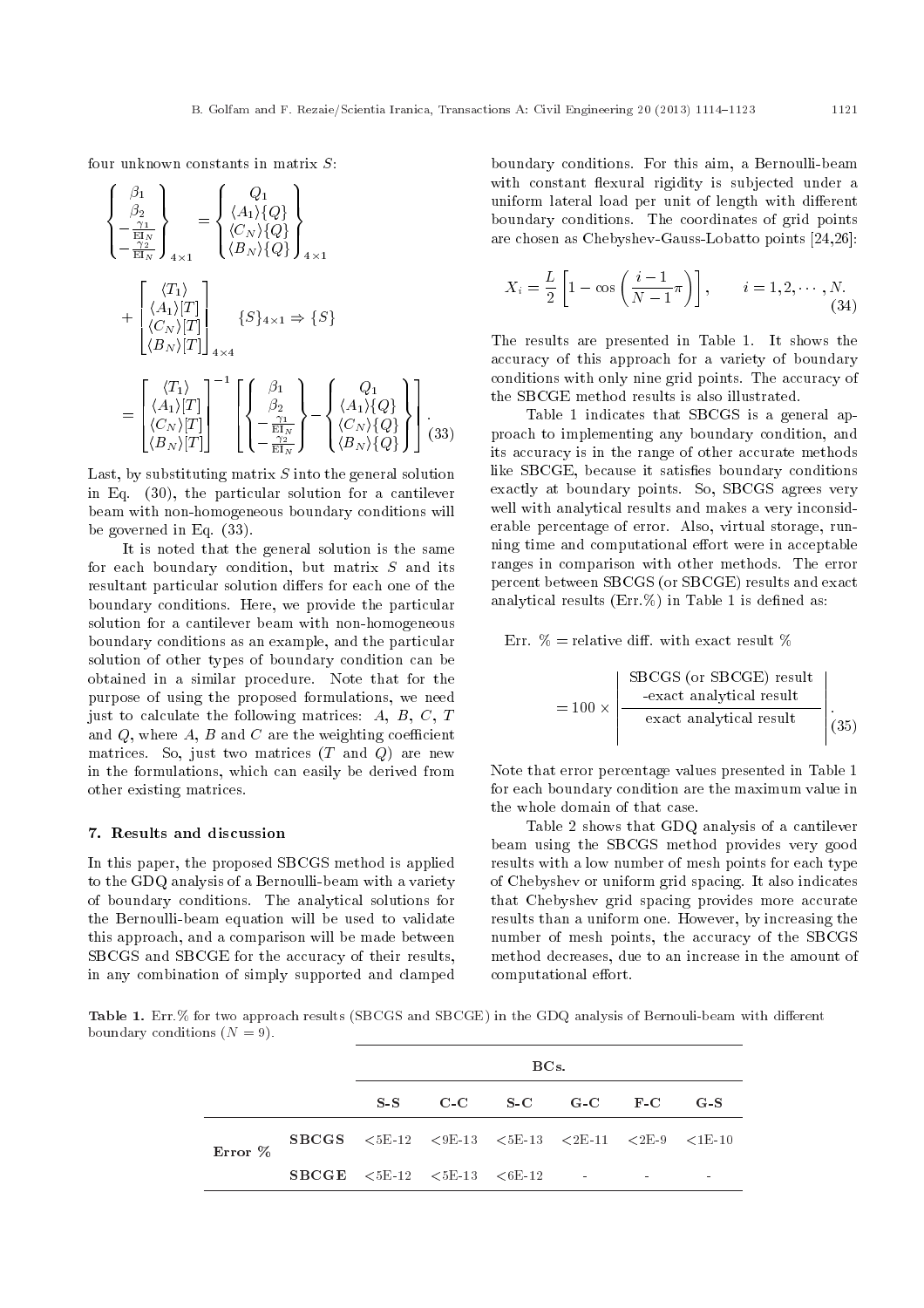| $Err. \%$       |               |  |  |  |
|-----------------|---------------|--|--|--|
| Chebyshev grids | Uniform grids |  |  |  |
| ${<}6E-12$      | $<$ 3E-11     |  |  |  |
| $<$ 5E-11       | ${<}2E-10$    |  |  |  |
| ${<}2E-10$      | $<$ 6E-11     |  |  |  |
| $2E-9$          | $2E-9$        |  |  |  |
| $2E-9$          | $5E-10$       |  |  |  |
| $2E-8$          | $<$ 4E-8      |  |  |  |
| $3E-8$          | $55E-8$       |  |  |  |
| $3E-8$          | $<$ 4 $E$ -6  |  |  |  |
| $2E-8$          | $<$ 3E-6      |  |  |  |
| $8\times8$ B-   | ${<}1E-5$     |  |  |  |
| ${<}2E-7$       | $<$ 4E-5      |  |  |  |
|                 |               |  |  |  |

Table 2. Err.% for GDQ analysis of cantilever beam with different method and number of grid spacing.

### 8. Conclusions

In this paper, a new approach is proposed for implementing any homogeneous and non-homogeneous boundary condition in the GDQ analysis of beams. Like an analytical solution of a differential equation, this approach firstly governs a general solution for the GDQ discretized equations by assuming  $n$  unknown constants  $(n$  is the order of differential equation) as known answers to change the coefficients matrix to a full rank matrix. It then obtains the general solution, which contains  $n$  unknown constants, by premultiplying the inverse of the coefficient matrix to both sides of the equation. Finally, it evaluates the amount of unknown constant by satisfying n boundary conditions in the general solution, and so, the particular solution for any boundary condition will be obtained. It is, therefore, referred to as Satisfying Boundary Conditions in General Solution (SBCGS). In addition, in this paper, a general solution for GDQ discretized equations of a Bernoulli-beam is presented and the particular solution for a cantilever beam (Clamped-Free boundary conditions) is also governed by the SBCGS method. Note that the general solution is written in the form of a simple and explicit matrix equation to further simplify its format. The accuracy of the results for a variety of boundary conditions, in comparison with exact analytical results for SBCGS and SBCGE, is presented in Table 1, and it is shown in Table 2 that the accuracy of the SBCGS method decreases by increasing the number of mesh points. Finally, results show that the SBCGS approach works very well with any boundary conditions and the relative errors are very small and negligible. Also, the SBCGS approach has some high grade advantages, as follows: easiness and generality of use for any linear differential equation with proper boundary conditions; no difference between the implementation procedure of any homogeneous and non-homogeneous boundary condition; satisfying boundary conditions exactly at boundary points; high accuracy and less computational effort, and, finally, by using the SBCGS approach, the GDQ method will be expandable for analyzing continuous beams as a result of the implementation of non-homogeneous boundary conditions.

# References

- 1. Shu, C., Differential Quadratura and Its Application in Engineering, Springer-Verlag (2000).
- 2. Bellman, R.E. and Casti, J. "Differential quadrature and long-term integration", J. Math Anal. Appl., 34, pp. 235-238 (1971).
- 3. Bellman, R.E., Kashef, B.G. and Casti, J. "Differential quadrature: a technique for the rapid solution of nonlinear partial differential equations",  $J.$  Comput. Phys., 10, pp. 40-52 (1972).
- 4. Zong, Z. and Zhang, Y., Advanced Differential Quadrature Methods, Chapman & Hall (2009).
- 5. Shu, C. and Du, H. \Implementation of clamped and simply supported boundary conditions in the GDQ free vibration analysis of beams and plates", Int. J. Solids Struct., **34**(7), pp. 819-835 (1997).
- 6. Quan, J.R. and Chang, C.T. "New insights in solving distributed system equations by the quadrature methods", I. Comput. Chem. Engrg., 13, pp. 779-788 (1989).
- 7. Wen, C. and Yu, Y. \Calculation and analysis of weighting coefficient matrices in differential quadrature method", in *Computational Engineering*, Elsevier, pp. 157-162 (1993).
- 8. Shu, C. and Richards, B.E. "High resolution of natural convection in a square cavity by generalized differential quadrature", Proc. of 3rd Conf. on Adv. in Numer. Methods in Eng: Theory and Appl., Swansea, UK, 2, pp. 978-985 (1990).
- 9. Shu, C. "Generalized differential-integral quadrature and application to the simulation of incompressible viscous flows including parallel computation", Univ. of Glasgow, Ph.D. Thesis, UK (1991).
- 10. Du, H., Liew, K.M. and Lim, M.K. "Generalized differential quadrature method for buckling analysis", Engineering Mechanics, 122, pp. 95-100 (1996).
- 11. Civalek, O., Demir, C. and Akgz, B. \Free vibration and bending analyses of cantilever microtubules based on nonlocal continuum model", Mathematical and Computational Applications, 15, pp. 289-298 (2010).
- 12. Bert, C.W., Jang, S.K. and Striz, A.G. \Two new approximate methods for analyzing free vibration of structural components", AIAA J., 26, pp. 612-618 (1988).
- 13. Bert, C.W., Wang, X. and Striz, A.G. "Differential quadrature for static and free-vibration analyses of anisotropic plates", Int. J. Solids Struct.,  $30(13)$ , pp. 1737-1744 (1993).